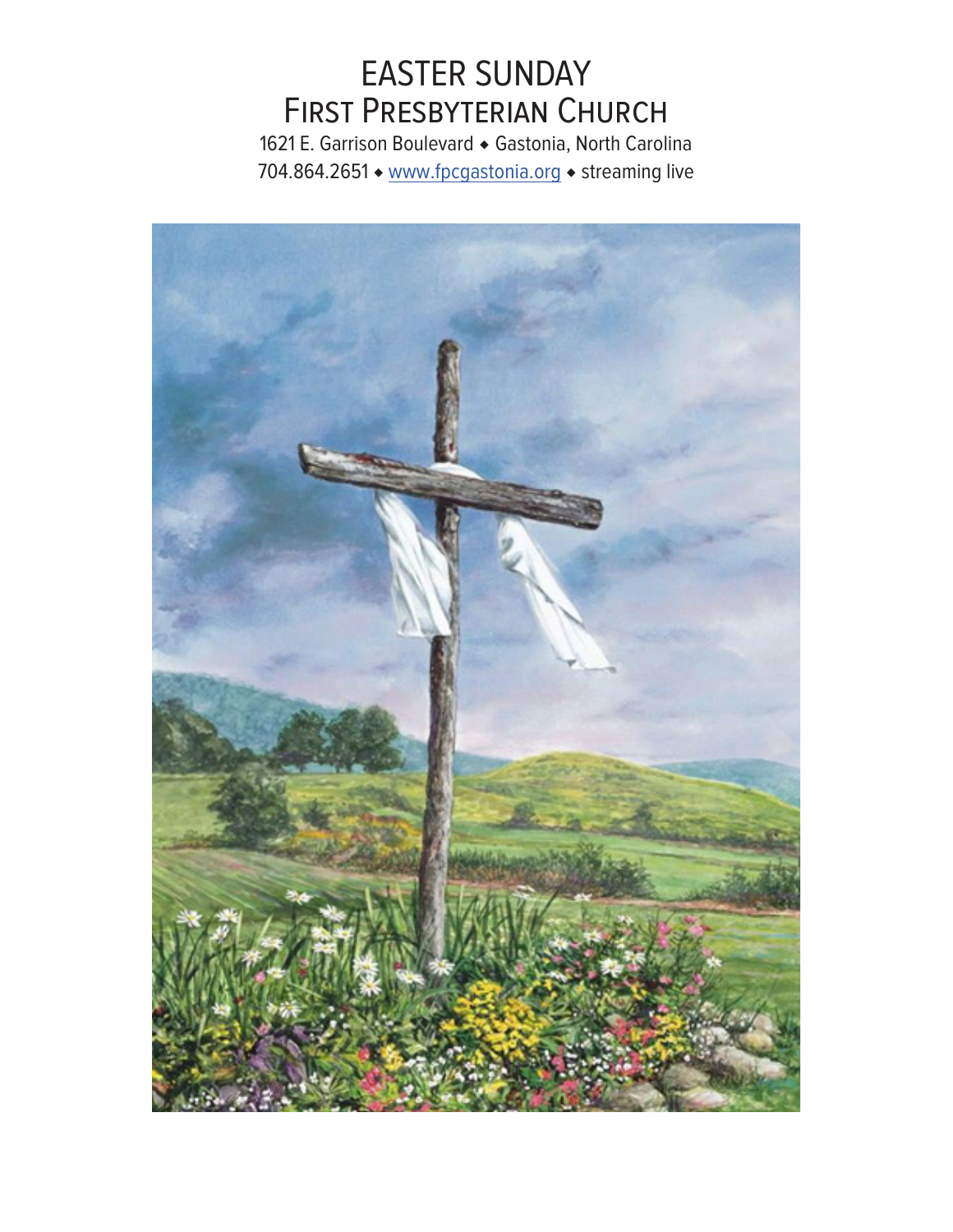## **Easter Sunrise Service April 17, 2022 7:00 a.m.**

## WORDS OF WELCOME NOTE: NOTE: NORDS OF WELCOME

Call to Worship In the beginning, God created the Earth, and it was a dark and formless place. And God said, "Let there be light!"

In the time of Moses, the people of Israel wandered in the dark wilderness. And God then led them with a pillar of light.

In the time of exile, the people cried out to God as they walked in darkness. And God promised them a great light.

God gave us Jesus to be our light and salvation, even though the darkness tried to contain him. But not even death could contain the light of the world!

People, look! The sun is rising and the tomb is empty! Praise God, for Christ is risen! He is risen, indeed!

## †Hymn

"Jesus Christ Is Risen Today" The Contract of the Contract of the Contract of the EASTER HYMN

| Verse 1                    | Verse 2                    | Verse 3                  | Verse 4                     |
|----------------------------|----------------------------|--------------------------|-----------------------------|
| Jesus Christ is risen      | Hymns of praise then let   | But the pains which he   | Sing we to our God          |
| today, Alleluia!           | us sing, Alleluia! unto    | endured, Alleluia! our   | above, Alleluia! praise     |
| our triumphant holy day,   | Christ, our heavenly King, | salvation have procured. | eternal as God's love.      |
| Alleluia! who did once     | Alleluia! who endured the  | Alleluia! Now above the  | Alleluia! Praise our God,   |
| upon the cross, Alleluia!  | cross and grave, Alleluia! | sky he's King, Alleluia! | ye heavenly host, Alleluia! |
| suffer to redeem our loss. | sinners to redeem and      | where the angels ever    | Father, Son, and Holy       |
| Alleluia!                  | save. Alleluia!            | sing. Alleluia!          | Ghost. Alleluia!            |
|                            |                            |                          |                             |

## **PRAYER OF CONFESSION CONFESSION Rev. Lauren Sease Vanacore**

Lord of Life and Light, we proclaim your victory over death that was won on Easter morning. We proclaim that your Light of Life has driven out the darkness and death once and for all. We confess that we do not always receive the light you offer us. Instead, we hide in the darkness of our fears, our pride, and our greed. Forgive us when we resist stepping into the light of Christ's resurrection. Give us new eyes to see the new life you have given us. As we proclaim Christ's glory that shined like a dazzling light on Easter morning, help us be a reflection of your light and love for all humanity...(silent confession)...Amen

## Assurance of Forgiveness

Be at peace with God and one another, for in Christ, we are all forgiven. Thanks be to God!

Gospel Reading Luke 24:1-12

MEDITATION<br>
Light Always Wins Rev. Daniel J. Commerford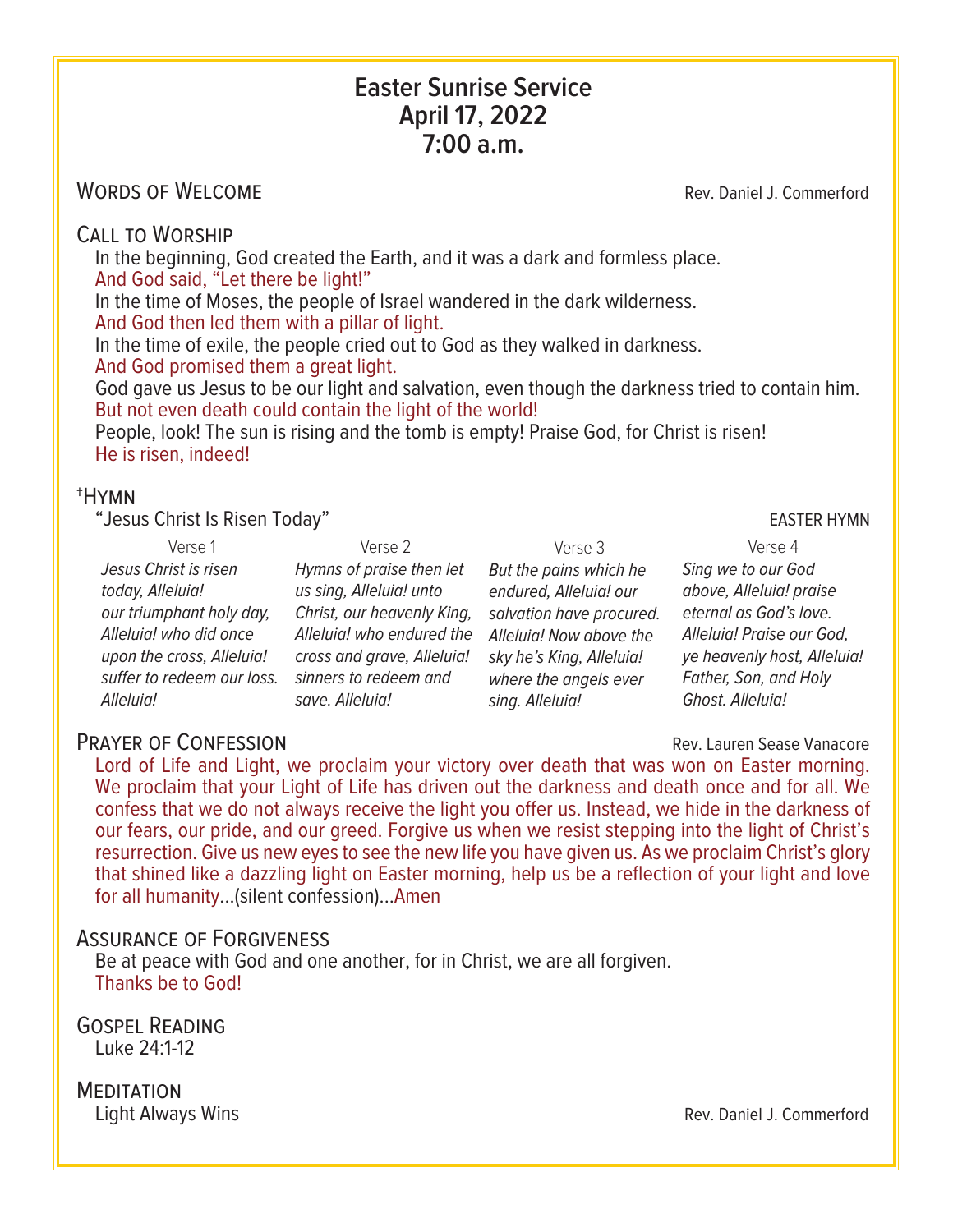## †Affirmation of Faith

This is the good news which we have received, in which we stand, and by which we are saved if we hold it fast: that Christ died for our sins according to the scriptures, that He was buried, that He was raised on the third day; and that He appeared first to the women, then to Peter and to the Twelve, and then to many faithful witnesses. We believe that Jesus is the Christ, the Son of the living God. Jesus Christ is the first and the last, the beginning and the end; He is our Lord and our God. AMEN.

## Prayers of the People and the Lord's Prayer

Our Father who art in heaven, hallowed be thy name. Thy kingdom come, Thy will be done, on earth as it is in heaven. Give us this day our daily bread; and forgive us our debts, as we forgive our debtors; and lead us not into temptation, but deliver us from evil. For Thine is the kingdom and the power and the glory, forever. Amen.

## Call For the Offering

Tithes and offerings may be presented online at www.fpcgastonia.org/giving or by scanning the QR code on the right.

April 19, 2022 is the last day to make contributions to One Great Hour of Sharing and S.O.C.K.S.

## †Hymn

"Christ Is Risen! Shout Hosanna!" The Christ Is Risen of the Hymn To Joy

| Verse 1                           |      |
|-----------------------------------|------|
| Christ is risen! Shout Hosanna!   | Chr  |
| Celebrate this day of days!       | fror |
| Christ is risen! Hush in wonder:  | Wal  |
| all creation is amazed.           | See  |
| In the desert all-surrounding,    | Drir |
| see, a spreading tree has grown.  | not  |
| Healing leaves of grace abounding | Jes  |
| bring a taste of love unknown.    | Jov  |

Verse 2 *Christ is risen! Raise your spirits from the caverns of despair. Walk with gladness in the morning.* what love can do and dare. *Drink the wine of resurrection,*  $a$  servant, but a friend. *Jesus is our strong companion.* and peace shall never end.

Verse 3 *Christ is risen! Earth and heaven nevermore shall be the same. Break the bread of new creation where the world is still in pain. Tell its grim, demonic chorus: "Christ is risen! Get you gone!"' God the First and Last is with us. Sing Hosanna everyone!*

## †Charge and Benediction

†If you are able, please stand.

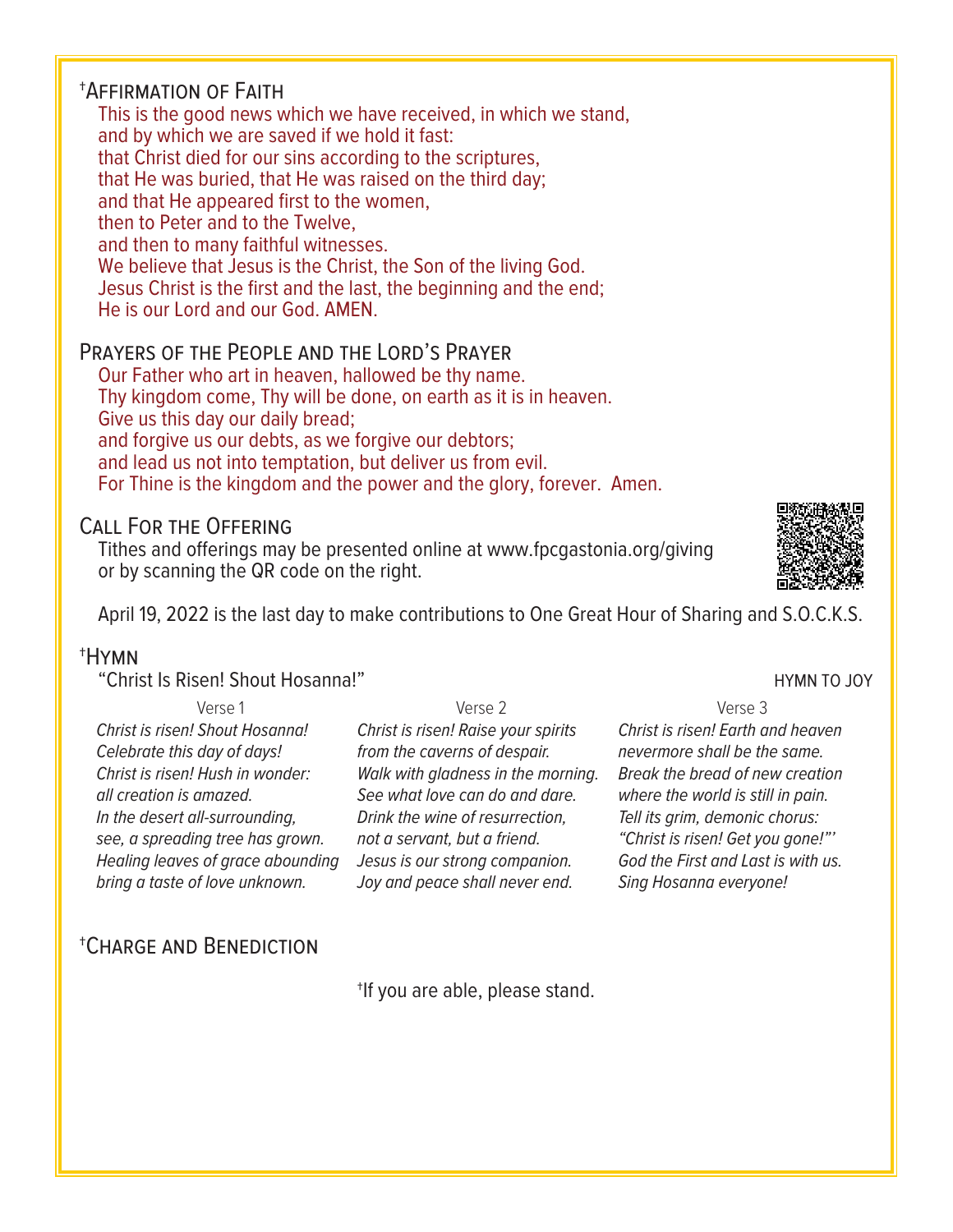## **Easter Service April 17, 2022 Eleven O'Clock in the Morning**

## **We Gather for God's Word**

## Voluntary

"Festival Toccata" Percy Fletcher

## Carillon Peal

Please enter to worship in a spirit of reverence.

# PRELUDE AND SILENT MEDITATION<br>"Fanfare in D"

WORDS OF WELCOME **Rev. Daniel J. Commerford** 

EASTER INTROIT<br>"He Arose"

Why do you look for the living among the dead? He is not here, but is risen.

Christ is risen, indeed! Death has been defeated, for he is risen. Christ is risen, indeed! God's love has restored everything that has been broken, for he has risen. Christ is risen, indeed! Rejoice! I say again, rejoice! Our Lord is risen on this day. He is risen, halleluiah! Christ is risen, indeed!

## †Hymn #232

"Jesus Christ Is Risen Today" **EASTER HYMN** 

## **We Prepare for God's Word**

## CALL TO CONFESSION

## Prayer of Confession

Why do we look for the living among the dead?

We confess that we often rely on earthly things to give us life instead of our Risen Lord. Why do we look for the living among the dead?

We confess that the allure of power, prosperity, and comfort often interferes with our new life found in the Risen Lord.

Why do we look for the living among the dead?

We confess that our failure to follow your Son contributes to the brokenness in and around us. Why do we look for the living among the dead?

Lord, forgive us for the moments we look for life in that which is dead. Restore us to new life through your Son, who triumphed over death for us on Easter morning.

CALL TO WORSHIP **CALL TO WORSHIP Rev. Lauren Sease Vanacore** 

Sanctuary Ringers

Jacques Nicolas-Lemmens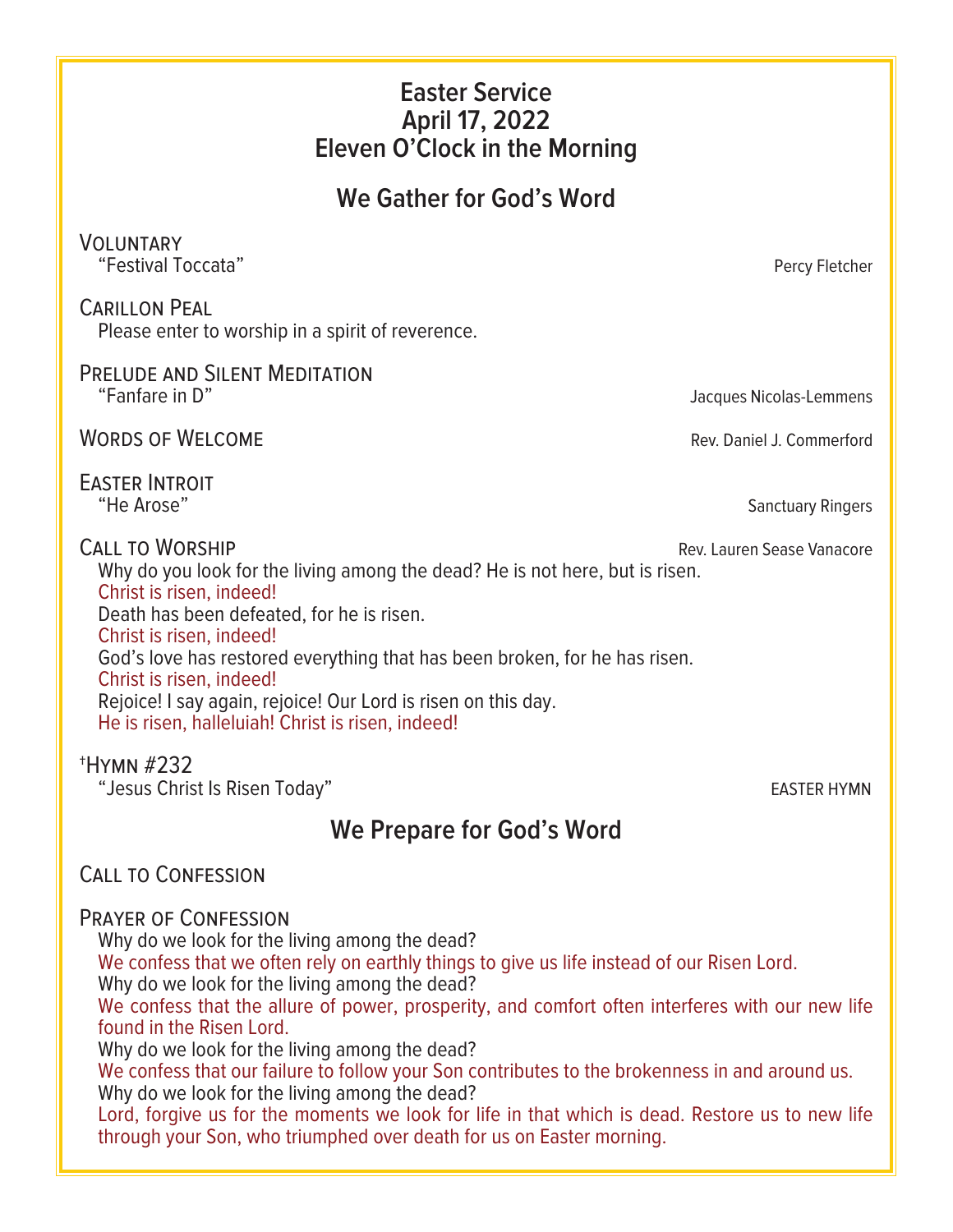## Assurance of Forgiveness

Be at peace with God and one another, for in Christ, we are all forgiven. Thanks be to God!

# †Gloria Patri #581 "Glory Be to the Father" GREATOREX

## Anthem

"All Things New" Craig Courtney

Verse 1 *Sorrow lingers in the garden, willows weeping, morning brush your eyes wet with dew. But in the breeze a whispered promise; "I am making all things new."*

Verse 2 *Let the gentle hand of new and never ceasing into all eternity. Alleluia!*

*that you may see mercies it be. Through the cross, a with voices raised,*  Verse 3 *As it was in the beginning, in the end, so shall new creation; Christ has won the victory. Alleluia!*

Verse 4 *"Step by faith into the promise, bow the knee singing ""holy, holy, holy,"" in an endless song of praise. Alleluia!"*

## **We Hear God's Word**

## Prayer for Illumination

Gospel Lesson Luke 24:1-12

Sermon Series Brokenness and Beauty

**SERMON**<br>Restored to New Life

Rev. Daniel J. Commerford

## **We Respond To God's Word**

## †Hymn #238

"Thine Is the Glory" JUDAS MACCABEUS

## †Affirmation of Faith

This is the good news which we have received, in which we stand, and by which we are saved, if we hold it fast: that Christ died for our sins according to the scriptures, that He was buried, that He was raised on the third day, and that he appeared, first to the women, then to Peter, and to the Twelve, and then to many faithful witnesses. We believe that Jesus is the Christ, the Son of the living God. Jesus Christ is the first and last, the beginning and end; He is our Lord and our God. Amen.

## PRAYERS OF THE PEOPLE AND THE LORD'S PRAYER

Our Father who art in heaven, hallowed be thy name. Thy kingdom come, Thy will be done, on earth as it is in heaven. Give us this day our daily bread; and forgive us our debts as we forgive our debtors; and lead us not into temptation, but deliver us from evil. For Thine is the kingdom and the power and the glory, forever. Amen.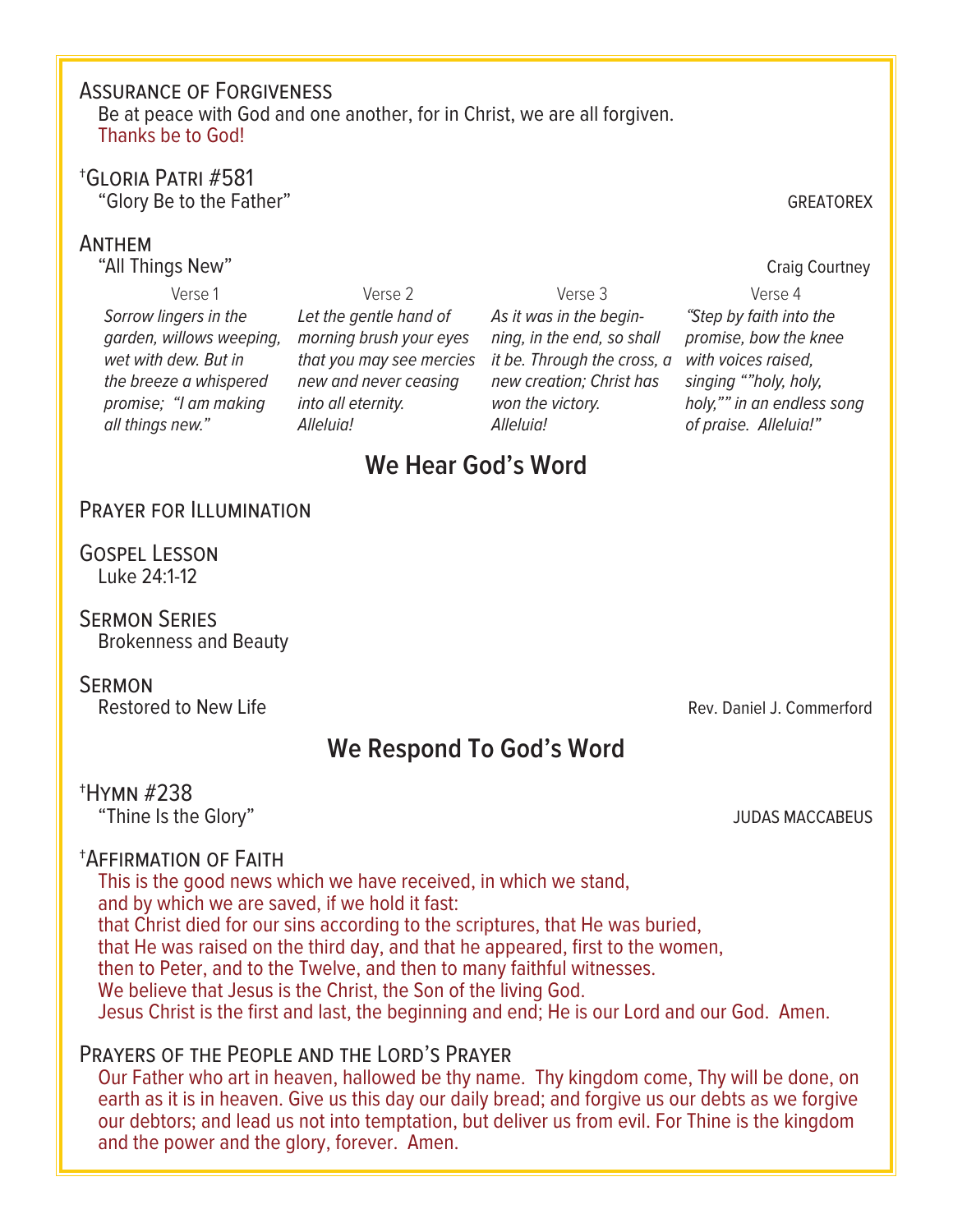Call For The Offering Tithes and offerings may be presented online at www.fpcgastonia.org/giving or by scanning the QR code on the right.

**OFFERTORY** "All Creation Sings Today" and the state of the state of the state of the state of the state of the state of the state of the state of the state of the state of the state of the state of the state of the state of the state

<sup>†</sup>Doxology #607 **OLD HUNDREDTH** 

DEDICATION OF THE OFFERING

## **We Commit to Share God's Word**

†Sending Hymn #248 "Christ is Risen! Shout Hosanna!" The Christ is Risen! Shout Hosanna!"

†Charge and Benediction

†Postlude

"Toccata (Symphony No. 5)" Charles-Marie Widor

†If you are able, please stand.

*The chancel flowers are given for the glory of God in memory of Sarah Abernethy by her family.*

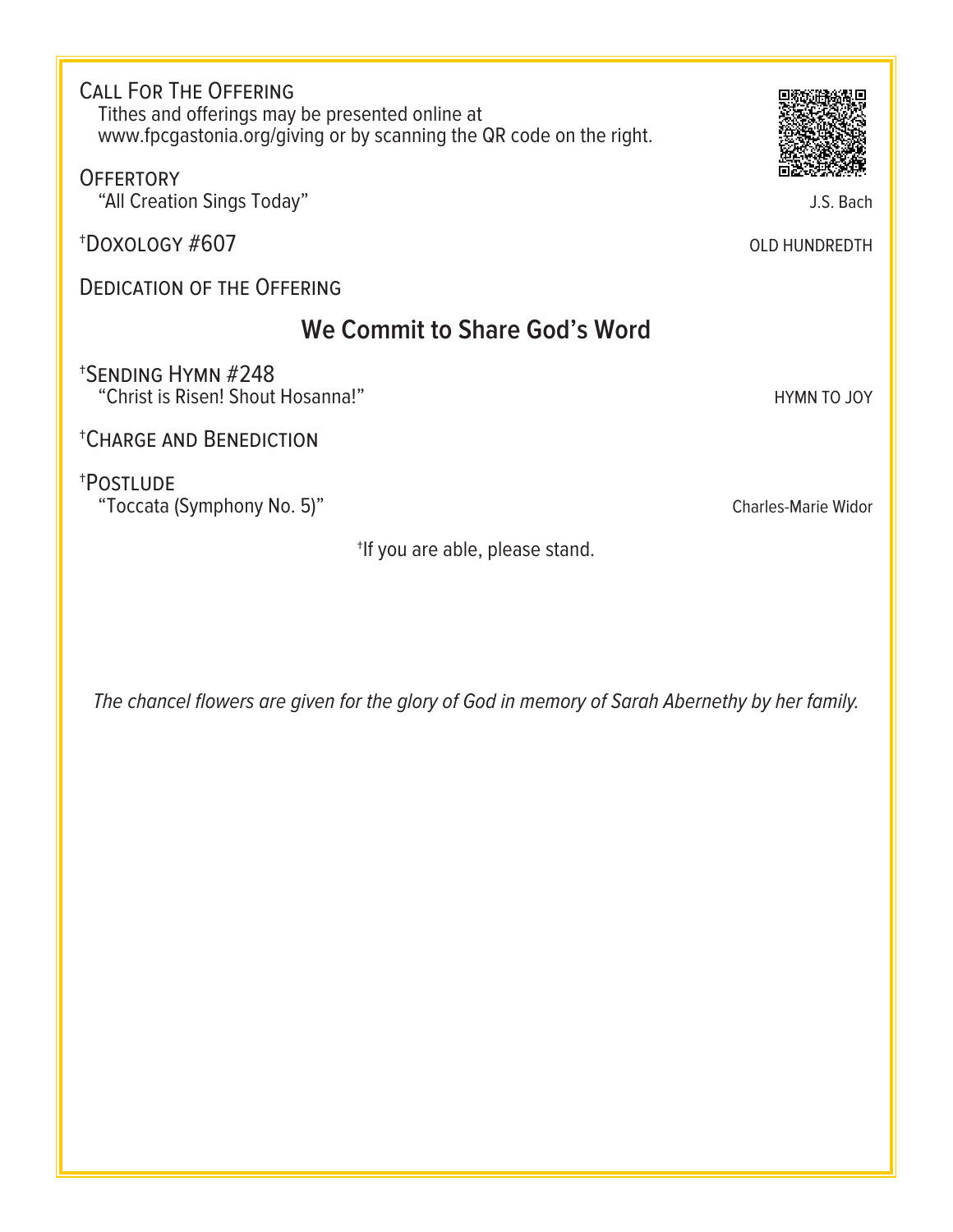## **ONE GREAT HOUR OF SHARING** Presented to the Glory of the Risen Christ

## **In Loving Honor of Given By**

Becky Adams **David Effect Adams** David Efird and Family Margaret Craig Cookie & Lance Brenner Celeste Crowe **Beth Silvers** David Efird **The Adams** The Lewis Efird Family **Anne & Tom Efird** Anne & Tom Efird The Tim Efird Family **Annual Strutter and Time A**nne & Tom Efird Tim Efird SA Family First Presbyterian Church Staff Patty & David Ratchford First Presbyterian Church Staff Beth & Randy Silvers First Presbyterian Ministers and Staff Manuscriptum Anonymous Henderlite Bible Class and the Class Ronald Digby Geraldine Johnston **Elizabeth Efird and Family** Beth Mackie Margaret & Spurgeon Mackie Marie Silvers **Beth & Randy Silvers** Beth & Randy Silvers Leslie Wallace **Mary Stewart Efird and Family** Mary Stewart Efird and Family

## **In Loving Memory of Given By**

Juanita & Banks Bolin **Business Community** Beth Bolin & Roger Rizk Mrs. Frank Bonsac **Lee Matheny** Warren Clark Cindy Clark Cindy Clark Mr. & Mrs. J. Coit Cox **Dorcas Moss** Ceil Cox-Fletcher **Dorcas Moss** William L. Craig, Jr. (2008) 2012 12:30 Milliam L. Craig, Jr. Coy Ferris **His Children** Pat Grigg Fountain **Accord Foundation** Kay & Jim Brown Evelyn & Alfred Grigg Kay & Jim Brown John David Gwinn **Beth & Randy Silvers** Beth & Randy Silvers Mrs. Dot & Mr. J.D. Gwinn Beth & Randy Silvers Bert Hickson Gloria & Hub Hickson Wilma & Herbert Hickson **Gloria & Hub Hickson** Manfred Johnston Geraldine Johnston John W. Kelley **Ellen & Bob Cinq-Mars** 

Virginia Avery **Ibby, Danny and Family** Bobbie & Ed Baldwin **Communist Communist Communist Communist Communist Communist Claude Hathcock** Leslie Carrie Dixon **The Dixon and Blashfield Families**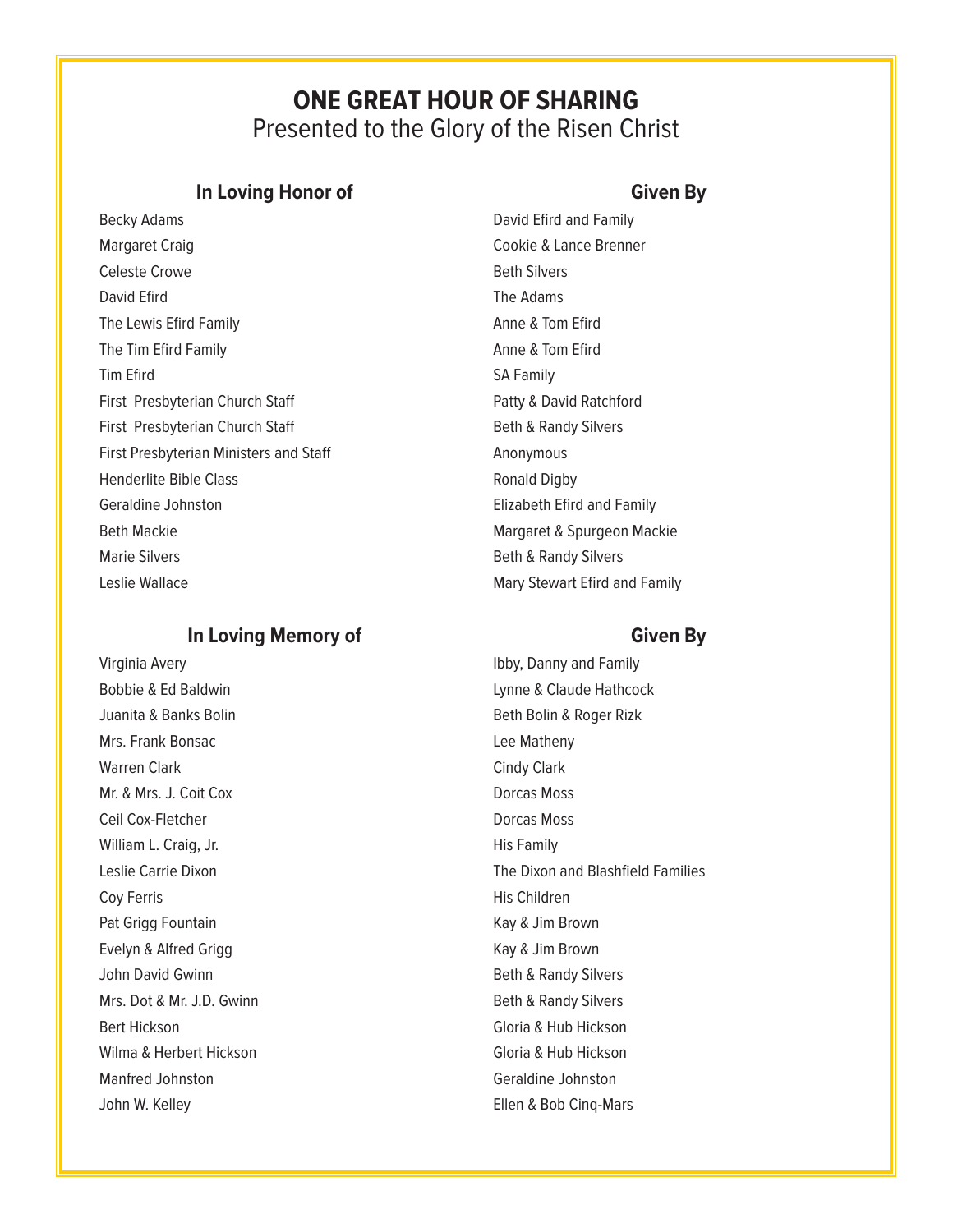## **ONE GREAT HOUR OF SHARING** Presented to the Glory of the Risen Christ

## **In Loving Memory of Given By**

Kitty Mackie **Cookie & Lance Brenner** Kitty & H.S. Mackie Margaret & Spurgeon Mackie Lena & Grady McCarter Carter Communication Cloria & Hub Hickson Mr. & Mrs. Robert E. McLean Cookie & Lance Brenner Mr. Robert E. McLean, Jr. Cookie & Lance Brenner Helen Beal Montague **Cookie & Lance Brenner** Mrs. Shelby Morrison **Lee Matheny** Bob Nelson **The Nelson Family** Mary Ann & Neale Patrick Ibby, Danny and Family Ruth & Mart Reid Lil Reid Lanier Lois & Dr. Wade Rizk Beth Bolin & Roger Rizk Ken Silvers **Beth & Randy Silvers Beth & Randy Silvers** Brownie Smyre **Brownie Smyre** Beth & Randy Silvers Brownie Smyre The Smyre Family Marietta & Fred Smyre The Smyre Family Joe E. Stowe **His Family** James G. Stuart **The Bullock Family** Ann R. Wyatt **Lil Reid Lanier** Lil Reid Lanier

Louise Wade Kelley **Ellen & Bob Cinq-Mars**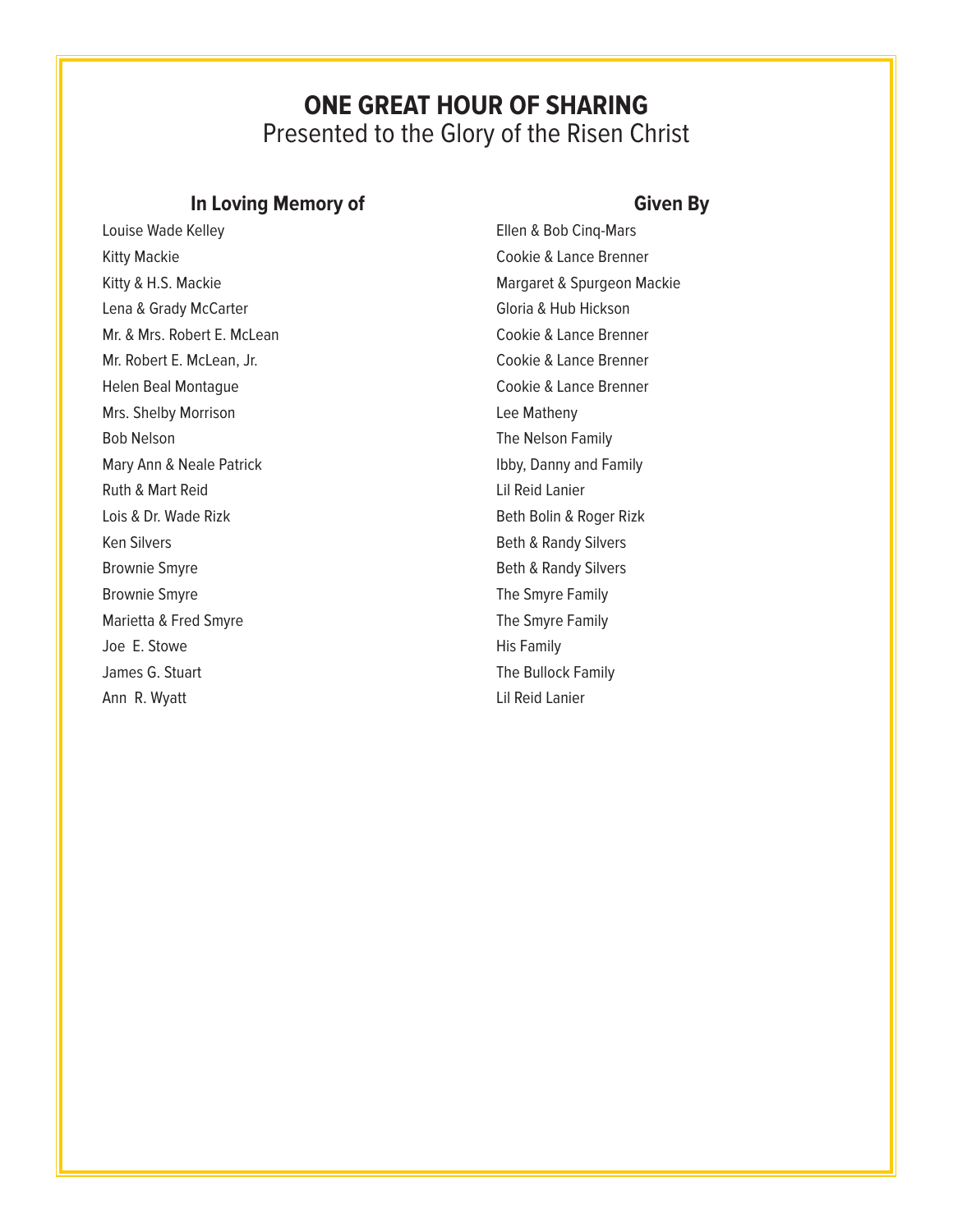## **EASTER LILLIES** Presented to the Glory of the Risen Christ

## **In Loving Honor of Given By**

BB and Granddaddy **Amy, Marsh, Davis, Ben and Reilly** Amy, Marsh, Davis, Ben and Reilly BB and Granddaddy **Sara Carter, Matt, McCarthy and Porter** Sara Carter, Matt, McCarthy and Porter Coleman Efird Tim, Elizabeth, David and Mary Stewart Jennifer and Anna Grace Gibson Malinda & John Lowery Grandchildren: Clete, Wade, Saylor **Dick Jarman "PopPop"** Grandchildren: Wynton, Cecelia, Walker Louise Love Keir "Mimi" Bethany Jennings **Sanctuary Ringers** Sanctuary Ringers Johnathan, Jacob, Jayne and Josie Lowery Malinda & John Lowery Malinda B. Lowery **Malinda B. Lowery John, Jennifer and Johnathan** Brianne, Henry, Lucy and Matt McMullan Frances, William, Charles and Bill Henry The Planned Giving Ministry **Access 19 and The Planner** Liz & Dolph Sumner Mary Beth Stuart **The Bullock Family** 

## **In Loving Memory of Given By**

Bill Adams His Family Karen & Dr. Simeon Adams **Access 18 Access 18 Access 18 Access 18 Access 18 Access 18 Access 18 Access 18 Access** Edna Lou Aldrich Communication Communication Communication Communication Communication Communication Communication Communication Communication Communication Communication Communication Communication Communication Communica Lygia & Bob Ballentyne Communication of the Joellen & Russell Harris Helen & Joseph Barnett Their Family Giles D. Beal, Jr. No. 1998, 1999, 1999, 1999, 1999, 1999, 1999, 1999, 1999, 1999, 1999, 1999, 1999, 1999, 199 Evelyn & B.W. Beasley Malinda & John Lowery Thelma Brown **Kathy & Harvey Brown** Kathy & Harvey Brown Mary Lewis & W. Scott Bryant Their Family Lucille & Carl Butler The Les McLean Family Elianne Dorais Cinq-Mars Ellen & Bob Cinq-Mars Mary Louise Dame **Ellen & Bob Cinq-Mars** Ava Claire DeVine Carol Francis Goode Sandra C. Digby **Dr. Ronald Digby and Family** Dr. Ronald Digby and Family Mrs. Lillian Edwards **Frances & Bill Henry** Frances & Bill Henry

Beebo & Pop Elizabeth, David, Larkin, Mary Stewart, Thomas

Marjorie & John Brady Their great grandsons, Cooper and Banks Euliss Phyllis Carothers **Her great grandsons, Cooper and Banks Euliss** Mrs. Eleanor B. Craig **Julie, Sydney, Mallory, Carly and Frank** Max Craig **Max Craig Julie**, Sydney, Mallory, Carly and Frank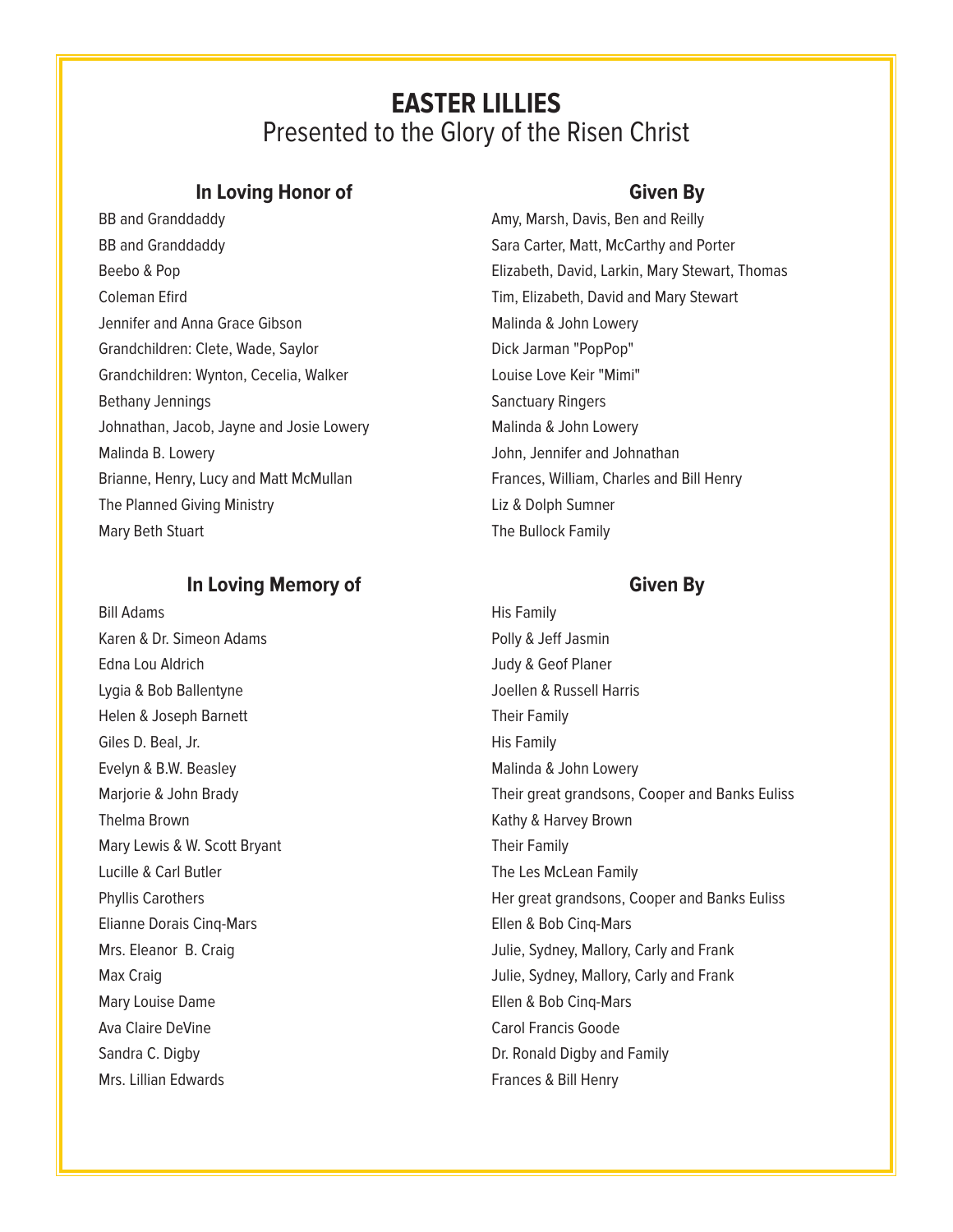## **EASTER LILLIES** Presented to the Glory of the Risen Christ

## **In Loving Memory of Given By**

Rosa Gardin National Association of the Martha Beal Mary & Richard Henderson Their Family Mary Jackson **Kathy & Harvey Brown** Kathy & Harvey Brown Mr. & Mrs. W. Duke Kimbrell **Pam & Andy Warlick** Daniel S. LaFar Pam & Andy Warlick Rev. Jim Lowery **Malinda & John Lowery** Malinda & John Lowery Thelma & L.L. McLean The Les McLean Family Jerry Miller **Stephanie & Matt Miller** Helen Beal Montague **Her Family** James Morris Moss **His Family** Robert T. Moss **His Family** Harold Planer **Harold Planer Harold Planer** Judy & Geof Planer Anne & D. Samuel Rhyne, Jr. (2008) 2012 12:30 Debbie Rhyne Tessie & Dane Samuel Rhyne, Sr. Change and School and Debbie Rhyne Ralph Robinson, Jr. Sally Robinson, Sally Robinson William B. Seabrook **Russell Harris** Russell Harris Dr. David Hooten Simpson **Emily, Emmie and Loren** Nell C. & Boyd W. Tatum Nova & Tom Watson Roy P. Warren **Edith C. Warren** Samuel Hugh Wilds **The Wilds Family** Jenny & Knox Winget **Beth & Knox Winget** Beth & Knox Winget Jenny & Knox Winget Jennie & Gene Williams Jenny & Knox Winget **Peggy & Morris Holden** 

Alice Dunn Euliss **Hermannia Euliss** Her great grandsons, Cooper and Banks Euliss Cyrus Eullis, II His grandsons, Cooper and Banks Euliss Mr. & Mrs. George F. Henry, Jr. The Music Communist Charles and Bill Henry Mr. James Heyward Henry Theory of Trances, William, Charles and Bill Henry Marlene E. Hooker **Marlene E. Hooker** Allen Marlene E. Hooker and Frank Jennie Craig Watson Nova & Tom Watson; Ann Watson Lineberger Kitty & Craig Watson **Nova & Tom Watson; Ann Watson Lineberger**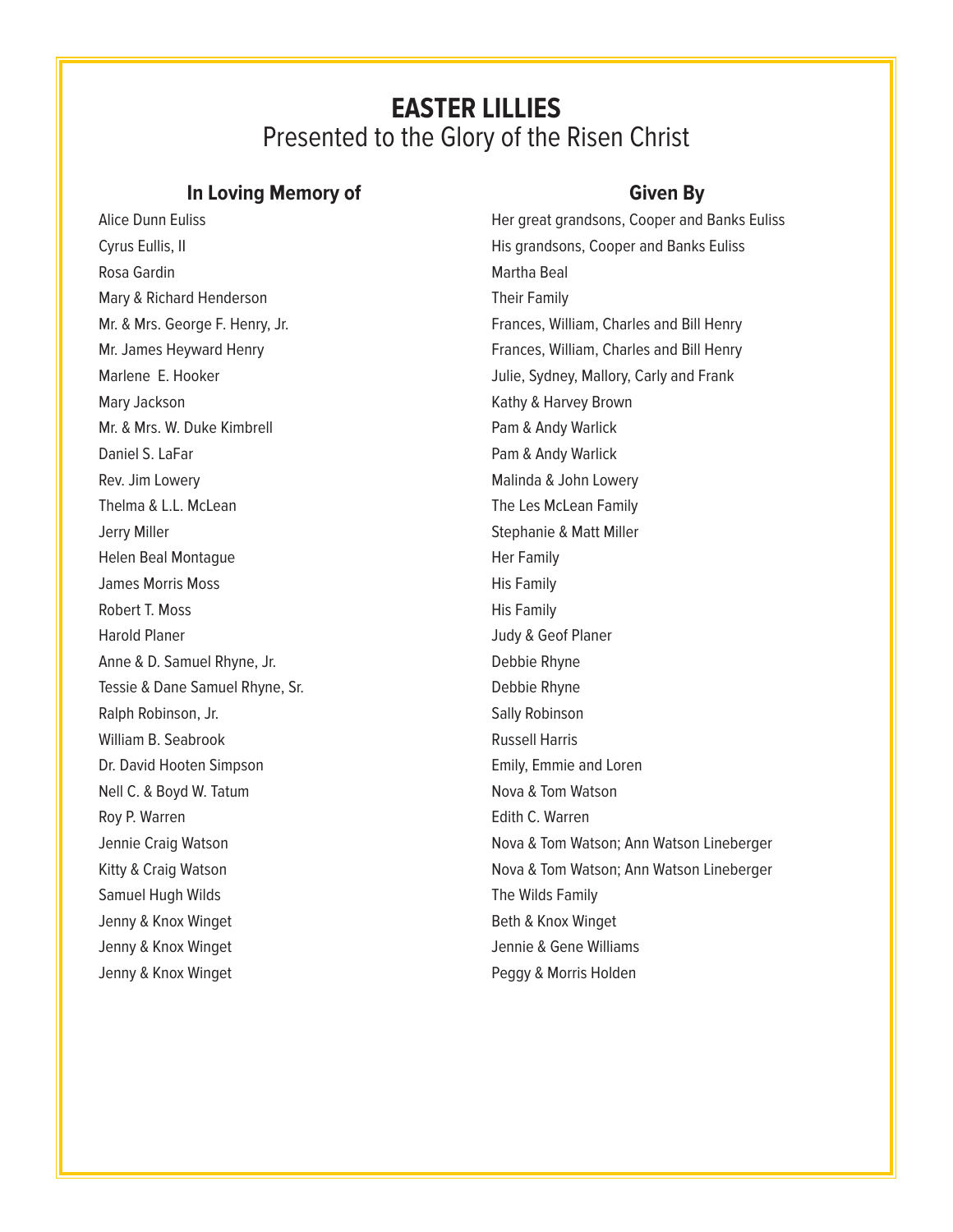## **WELCOME**

Welcome to First Presbyterian Church - where faith is alive! Your presence here is our honor and joy. We pray that your heart is encouraged, that the Word is clear, and that you go from this place renewed and refreshed in search of an ever deeper connection with our awesome God! If you would like more information about First Presbyterian Church, please sign the welcome forms in your pew. Please stop by the welcome table to receive a gift in gratitude for your presence today.

## **NURSERY CARE**

Professional nursery care is offered for infants and children up to four years old. The nursery is located on the first floor; please see an usher for directions.

## **FIRST PRESBYTERIAN CHURCH STAFF**

Rev. Daniel J. Commerford - Senior Minister Rev. Lauren Sease Vanacore - Associate Minister Rev. Dr. Charles Davenport - Interim Minister of Visitation Mot Davis - Receptionist Myles Davidowitz - Director of Childcare Holly Howell - Director of Children's Music Bethany Jennings - Director of Music Ministries David Jennings - Organist Lisa Marisiddaiah - Parish Nurse David McFadden - Business Administrator Cheryl Mims - Director of Mothers' Morning Out Nancy Moore - Financial Secretary Sherry Moore - Administrative Assistant Rodney Owens - Maintenance Supervisor Becky Rowland - Director of Presbyterian Weekday School Matt Smith - Thrive Music Leader Trip Stewart - Information Services Rev. Rachel Vogado - Director of Faith Formation

## **WEEKLY ANNOUNCEMENTS**

## **CONGREGATIONAL MEETING**

There will be a congregational meeting on Sunday, April 24, 2022 following the 11:00 a.m. service for the purpose of approving the sale of real property owned by the church.

## **PRESBYTERIAN WOMEN'S BIRTHDAY LUNCHEON**

Join us for the Presbyterian Women's Birthday Luncheon. Monday, May 2, 2022 at noon in the Fellowship Hall. Please reserve your spot at the front office 704-864-2651 and then pay at the door \$8.00. We look forward to seeing you there!

## **HOLIDAY OFFICE CLOSURE**

The church will be closed on Monday, April 18, 2022 in observance of the Easter holiday.